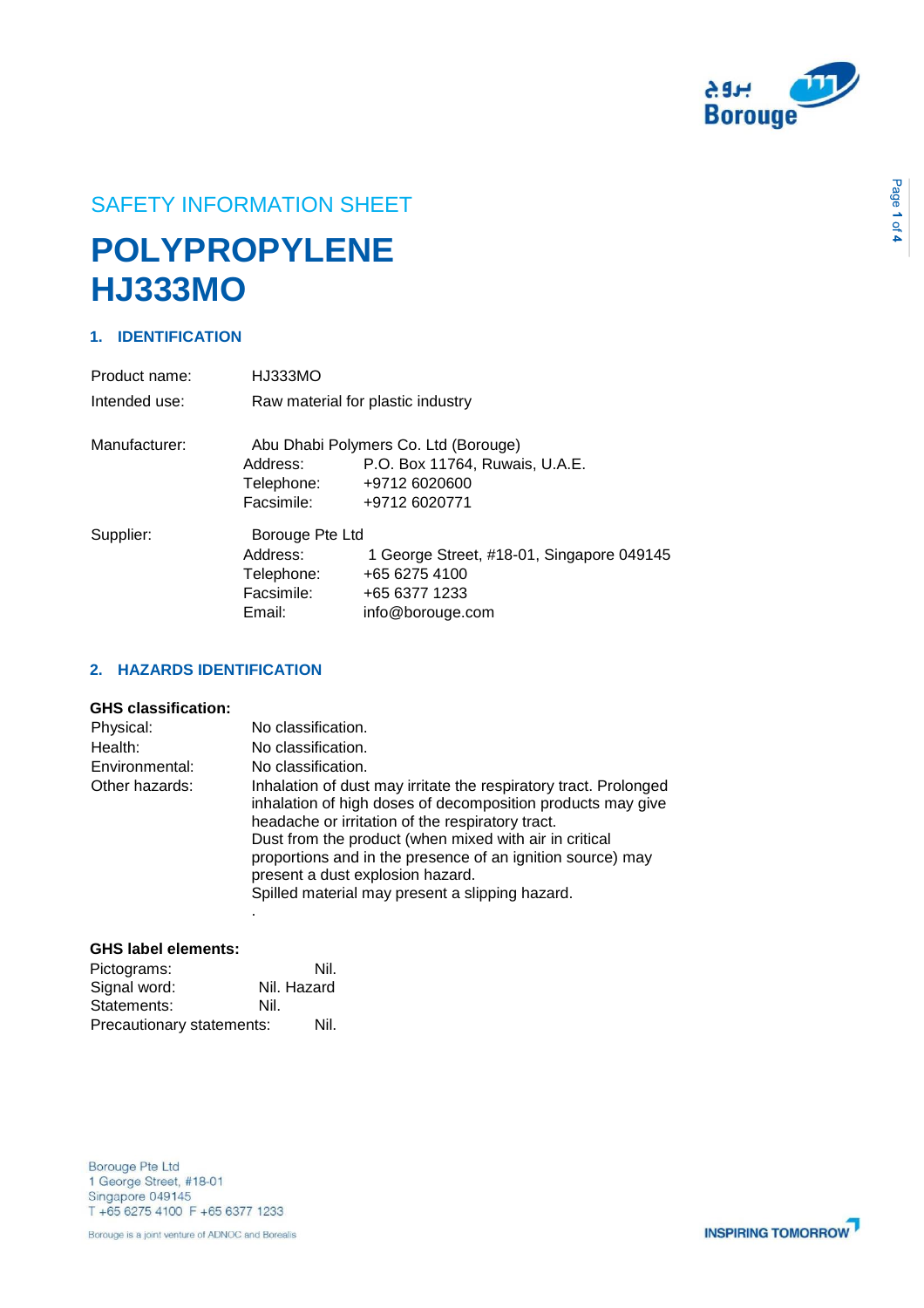

# **3. COMPOSITION / INFORMATION ON INGREDIENTS**

#### The product is a polypropylene polymer.

Contains no substance classified as hazardous in concentrations, which should be taken into account according to Singapore Standard SS 586: Part 2: 2014 (Globally Harmonized System of classification and labeling of chemicals – Singapore adaptations).

# **4. FIRST AID MEASURES**

| Inhalation:<br>Skin contact: | If experiencing respiratory symptoms: Remove victim to fresh air and keep at rest in<br>a position comfortable for breathing. Get medical advice / attention.<br>Cool molten product on skin with plenty of water. Do not remove solidified product. |
|------------------------------|------------------------------------------------------------------------------------------------------------------------------------------------------------------------------------------------------------------------------------------------------|
| Eve contact:                 | No specific instruction needed.                                                                                                                                                                                                                      |
| Ingestion:                   | No specific instruction needed.                                                                                                                                                                                                                      |

# **5. FIRE-FIGHTING MEASURES**

| Suitable extinguishing media:          | Water in spread jet, dry chemicals, foam or Carbon Dioxide.                            |
|----------------------------------------|----------------------------------------------------------------------------------------|
| Specific hazards during fire-fighting: | Product will burn under fire conditions. Dust from the product (when                   |
|                                        | mixed with air in critical proportions and in the presence of an ignition              |
|                                        | source) may present a dust explosion hazard. Principal toxicant in the                 |
|                                        | smoke is Carbon Monoxide.                                                              |
| Special protective actions for         | Fire fighters should wear self-contained breathing apparatus, boots,                   |
| fire-fighters:                         | gloves, goggles and full protective clothing. Extinguish from the upwind<br>direction. |

# **6. ACCIDENTAL RELEASE MEASURES**

| Personal precautions, protective | No flames, No sparks. Eliminate all sources of ignition.                                               |
|----------------------------------|--------------------------------------------------------------------------------------------------------|
|                                  | equipment and emergency measures: Avoid breathing dust. Use personal protective equipment as required. |
|                                  | Refer to Section 8: Exposure Controls / Personal Protection.                                           |
| Methods for cleaning up:         | Suck or sweep up spill. All spill of material must be removed                                          |
|                                  | immediately to prevent slipping accidents.                                                             |

# **7. HANDLING AND STORAGE**

- Handling: During processing and thermal treatment of the product, small amounts of volatile hydrocarbons may be released. Provide adequate ventilation. Local exhaust ventilation may be necessary. Avoid inhalation of dust and decomposition fumes. Dust from the product gives a potential risk for dust explosion. Avoid the formation or spread of dust in the atmosphere. Avoid the build-up of dust. Clean regularly. Ground / bond container and receiving equipment. Take precautionary measures against static discharge
- Storage: Safety aspects do not require any special precautions in terms of storage. The product should be stored in dry conditions at temperatures below 50°C and protected from UV-light. More information on storage can be found in Product Data Sheet (PDS) for this product.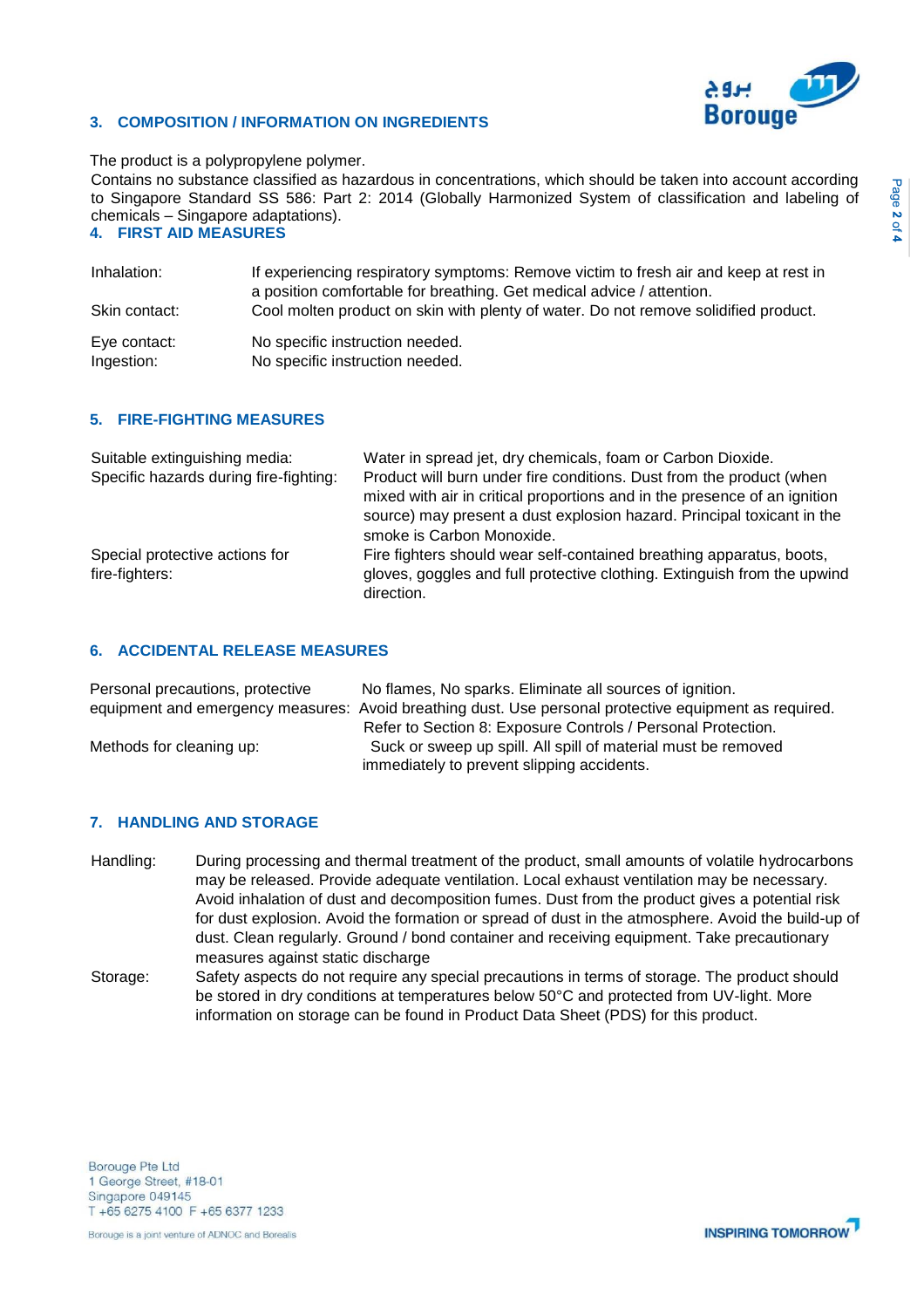# **8. EXPOSURE CONTROLS / PERSONAL PROTECTION**



| Component       | <b>Basis</b>            |           | Control parameters / Occupational exposure limits |
|-----------------|-------------------------|-----------|---------------------------------------------------|
| Inhalable dust  | USA / ACGIH             | TLV-TWA:  | 10 mg/m $3$                                       |
|                 | <b>UK HSE EH40/2005</b> | 8 hr TWA: | 10 mg/m $3$                                       |
| Respirable dust | USA / ACGIH             | TLV-TWA:  | $3 \text{ mg/m}^3$                                |
|                 | <b>UK HSE EH40/2005</b> | 8 hr TWA: | 4 mg/m $3$                                        |

Engineering controls: Extraction to remove dust at its source. Provide adequate ventilation. Local exhaust ventilation may be necessary.

# **9. PHYSICAL AND CHEMICAL PROPERTIES**

|          | Appearance: Solid, pellet, natural color | Melting point / range: 130-170 °C       |
|----------|------------------------------------------|-----------------------------------------|
| Odour:   | Odourless                                | Ignition temperature: >320°C            |
| Density: | $0.9 - 1.0$ g/cm <sup>3</sup>            | Solubility in water: Insoluble in water |

# **10. STABILITY AND REACTIVITY**

| Chemical stability:     | The product is a stable thermoplastic.                                       |
|-------------------------|------------------------------------------------------------------------------|
| Reactivity:             | No chemical reactivity                                                       |
| Conditions to avoid:    | Dusty conditions, heat, open flame, spark, static electricity.               |
| Incompatible materials: | Nil.                                                                         |
|                         | Hazardous decomposition materials: On combustion releases: Oxides of Carbon. |

# **11. TOXICOLOGICAL INFORMATION**

The product is not classified as a hazardous mixture according to Singapore Standard SS 586: Part 2: 2014 (Globally Harmonized System of classification and labeling of chemicals – Singapore adaptations). However, inhalation of dust may irritate the respiratory tract. Prolonged inhalation of high doses of decomposition products may give headache or irritation of the respiratory tract.

#### **12. ECOLOGICAL INFORMATION**

The product is not classified as hazardous to the environment according to Singapore Standard SS 586: Part 2: 2014 (Globally Harmonized System of classification and labeling of chemicals – Singapore adaptations).

#### **13. DISPOSAL CONSIDERATIONS**

Reuse or recycle if not contaminated. The product may be safely used as fuel. Proper combustion does not require any special flue gas control. Check with local regulations.

# **14. TRANSPORT INFORMATION**

| Land (RID / ADR): | Not regulated. |
|-------------------|----------------|
| Sea (IMO / IMDG): | Not regulated. |
| Air (ICAO-IATA):  | Not regulated. |

Borouge Pte Ltd 1 George Street, #18-01 Singapore 049145 T +65 6275 4100 F +65 6377 1233